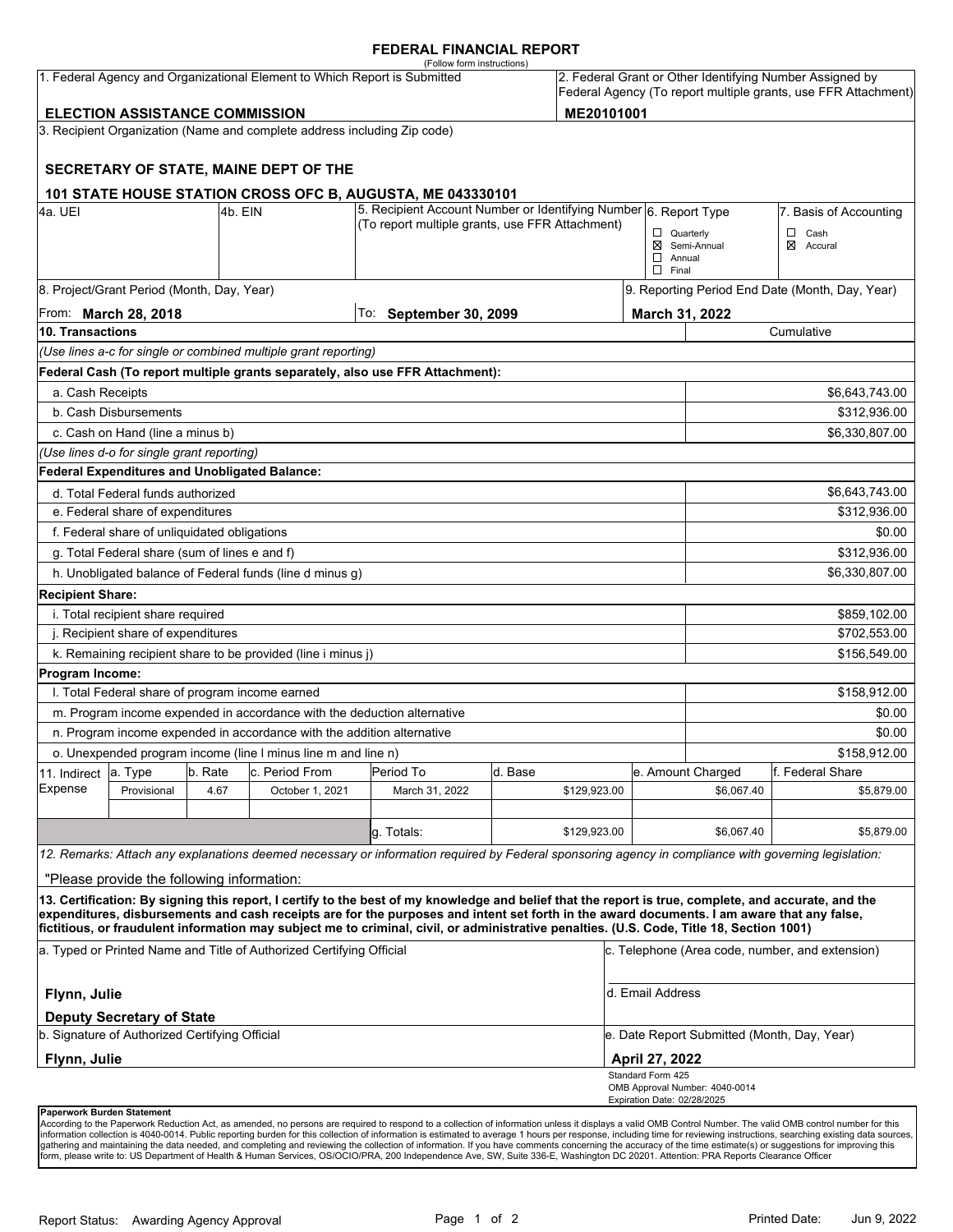| <b>FEDERAL FINANCIAL REPORT</b><br>(Additional Page) |                                                                                                                                                                                                                                                                                                                                                                                                                                                                                                          |  |  |  |  |
|------------------------------------------------------|----------------------------------------------------------------------------------------------------------------------------------------------------------------------------------------------------------------------------------------------------------------------------------------------------------------------------------------------------------------------------------------------------------------------------------------------------------------------------------------------------------|--|--|--|--|
| Federal Agency & Organization                        | ELECTION ASSISTANCE COMMISSION<br>$\mathcal{F}_{\mathcal{F}}$                                                                                                                                                                                                                                                                                                                                                                                                                                            |  |  |  |  |
| <b>Federal Grant ID</b>                              | ME20101001                                                                                                                                                                                                                                                                                                                                                                                                                                                                                               |  |  |  |  |
| <b>Recipient Organization</b>                        | SECRETARY OF STATE, MAINE DEPT OF THE<br>101 STATE HOUSE STATION CROSS OFC B, AUGUSTA, ME 043330101                                                                                                                                                                                                                                                                                                                                                                                                      |  |  |  |  |
| UEI                                                  |                                                                                                                                                                                                                                                                                                                                                                                                                                                                                                          |  |  |  |  |
| UEI Status when Certified                            |                                                                                                                                                                                                                                                                                                                                                                                                                                                                                                          |  |  |  |  |
| <b>EIN</b>                                           |                                                                                                                                                                                                                                                                                                                                                                                                                                                                                                          |  |  |  |  |
| <b>Reporting Period End Date</b>                     | March 31, 2022                                                                                                                                                                                                                                                                                                                                                                                                                                                                                           |  |  |  |  |
| <b>Status</b>                                        | Awarding Agency Approval                                                                                                                                                                                                                                                                                                                                                                                                                                                                                 |  |  |  |  |
| Remarks                                              | "Please provide the following information:                                                                                                                                                                                                                                                                                                                                                                                                                                                               |  |  |  |  |
|                                                      | State interest earned (current fiscal year): \$0<br>State interest expended (current fiscal year): \$0<br>Program income earned (current fiscal year): \$0<br>Program income earned breakdown (current fiscal year): \$0<br>Program income expended (current fiscal year): \$0<br>Note: the "Amount Charged" on line 1 of Item 11e (as calculated by the rounded<br>provisional rate) differs from the actual "Federal Share" amount reported in Item 11f,<br>which reflects the actual amount charged." |  |  |  |  |

**Federal Agency Review** 

Reviewer Name Phone # Email Review Date Review Comments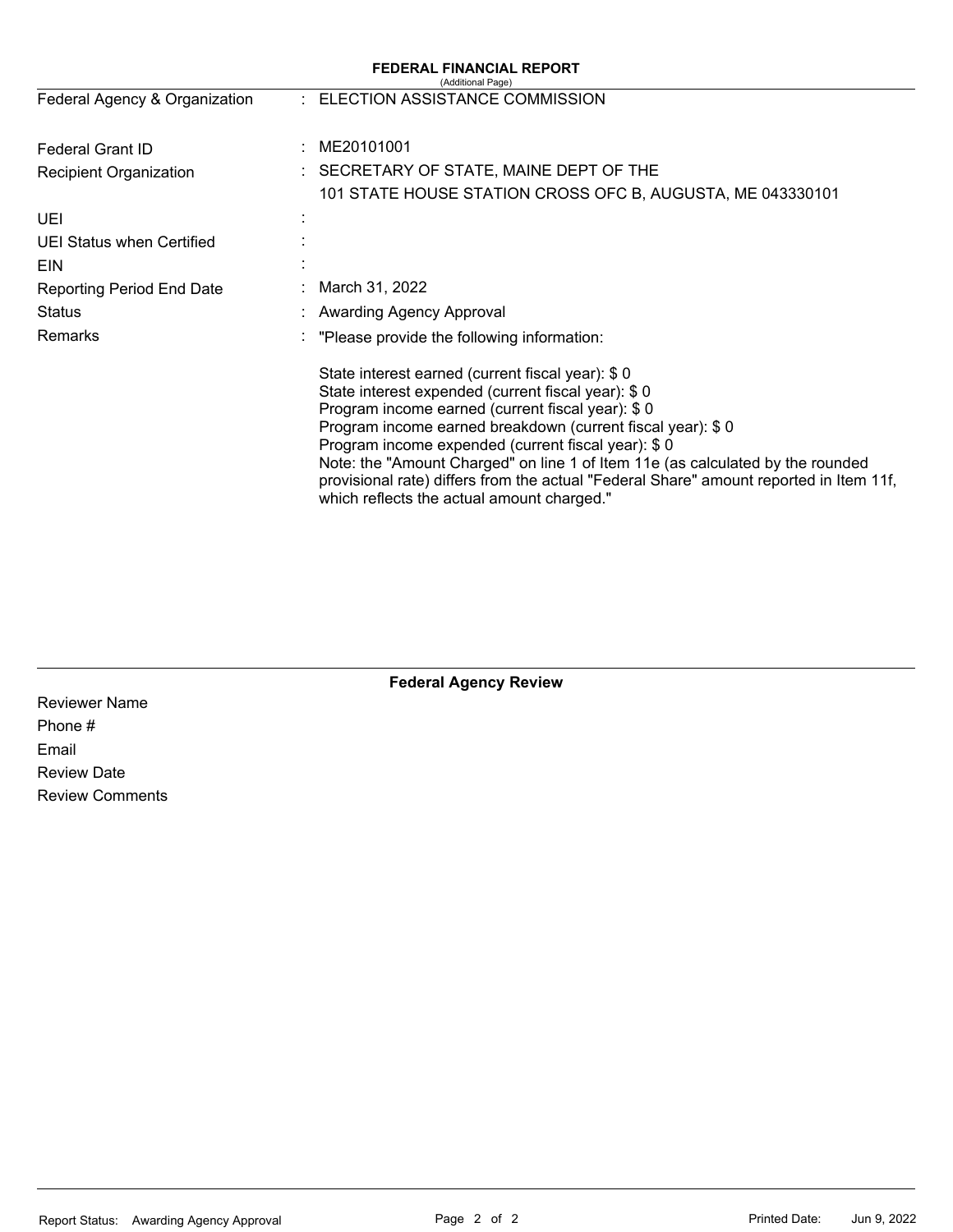# 2021-2022 EAC Progress Report

## 3. EAC Progress Report

#### **1. State or Territory:**

Maine

## **2. Grant Number:**

ME20101001

#### **3. Report:**

Semi-Annual (Oct 1 - March 31)

#### **4. Grant:**

Election Security

#### **5. Reporting Period Start Date**

10/01/2021

#### **6. Reporting Period End Date**

03/31/2022

### 4. Progress and Narrative

7. Describe in detail what happened during this reporting period and explain how you implemented the approved grant activities in accordance with your State Plan/Program Narrative. (*Note: Your activities should align with your Grant Cost Categories Table.)*

 Maine utilized the services of a technology consulting vendor to assist with implementing the redistricting of federal, state and county offices in the current Central Voter Registration (CVR) system, consulting on the implementation of Automatic Voter Registration in the current CVR and advising on the Request for Proposals and selection process for a new vendor to implement a new CVR by the end of 2022. We also used the services of two temporary legal and technical consultants to assist with writing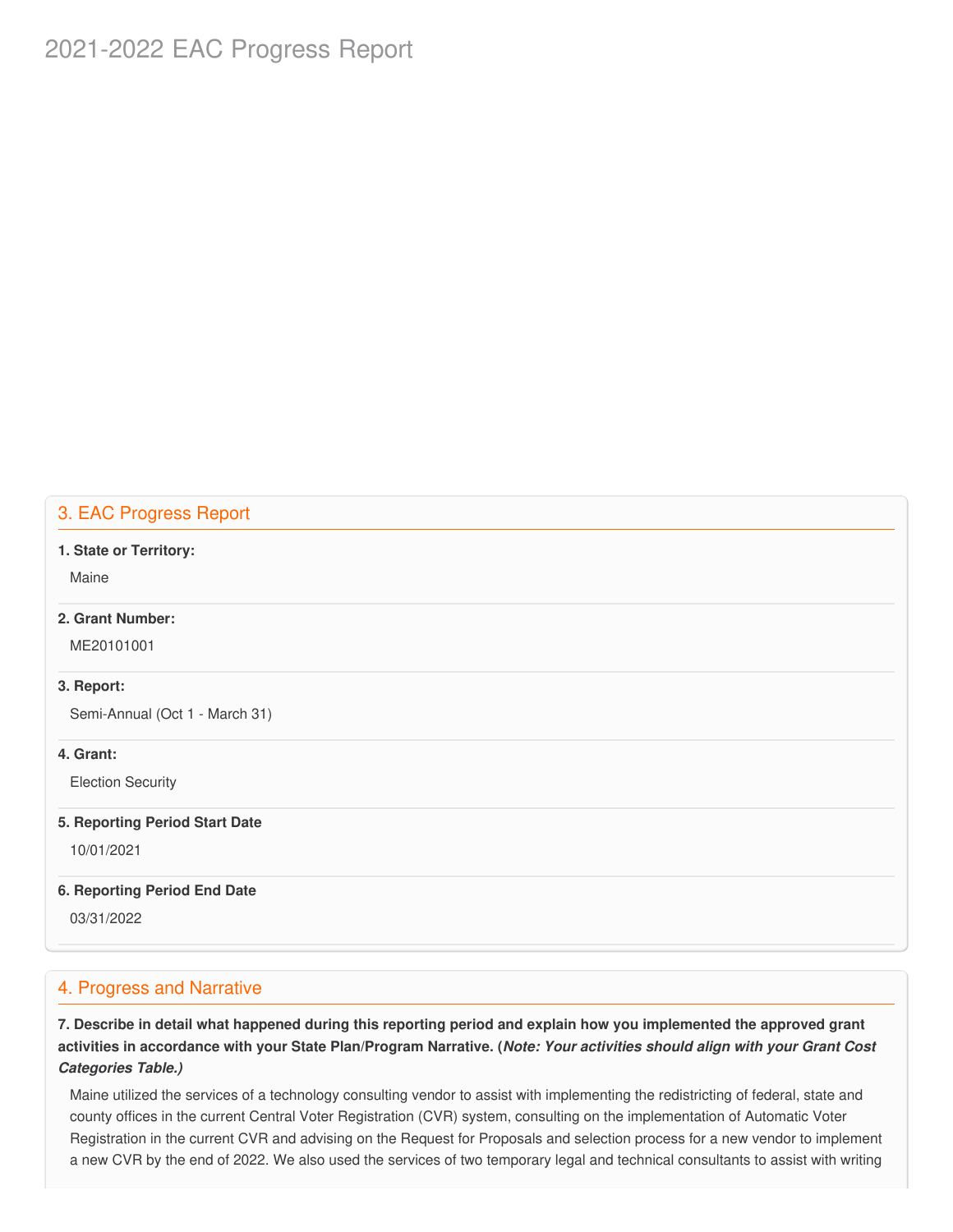a contract for the new CVR implementation as well as paying the annual software services fee for use of the Accessible Absentee Ballot program.

## 8. Describe any significant changes to your program during the project, including changes to your original State  **Plan/Program Narrative or favorable developments that improved program efficiency and/or service delivery.**

 Utilizing the State's temporary contracting process to secure legal and technical assistance with writing the contract for the new CVR program, helped reduce the time it normally takes to get a contract approved by the State Purchases Review Committee and allowed us to start work on the project earlier than we could have using internal State resources.

#### **9. Issues Encountered:**

Describe all major issues that arose during the implementation of the project and the reasons why established goals were not met, if applicable. Address each issue separately and describe whether and how the issues were resolved. Also,  **briefly discuss the implications of any unresolved issues or concerns.**

N/A

#### **10. Provide a description of any training conducted, including security training.**

 Although no federal grant funds were used in conducting this training, the Secretary of State, in coordination with the State's Office of Information Technology and CISA, conducted a full-day Cyber Security Summit for municipal election officials, which including an overview of federal resources available for improving election security, as well as more detailed presentations on malware and phishing.

#### **11. Subgrants:**

#### **Did your office provide subawards to local jurisdictions during this reporting period?**

No

#### **12. Match:**

#### **Describe how you are meeting or have met the matching requirement.**

 During the last annual reporting period ending on 9-30-2021, Maine fully met the match requirement for the 2020 portion of the HAVA Security Funds. We received a cash allotment from the Maine Legislature in FFY2018 as a match for the 2018 portion of the HAVA Security Funds, but this allotment has not yet been expended.

13. Report on the number and type of articles of voting equipment obtained with the funds. Include the amount expended  **on the expenditure table.**

N/A

### 5. Expenditures

## **14. Current Period Amount Expended and Unliquidated Obligations**

## **GRANT COST CATEGORIES - FEDERAL**

 Voting Equipment and Processes: : \$0 Post-Election Auditing: : \$0 Voter Registration Systems: : \$109923 Cyber Security: : \$0 Voter Education/Communications: : \$0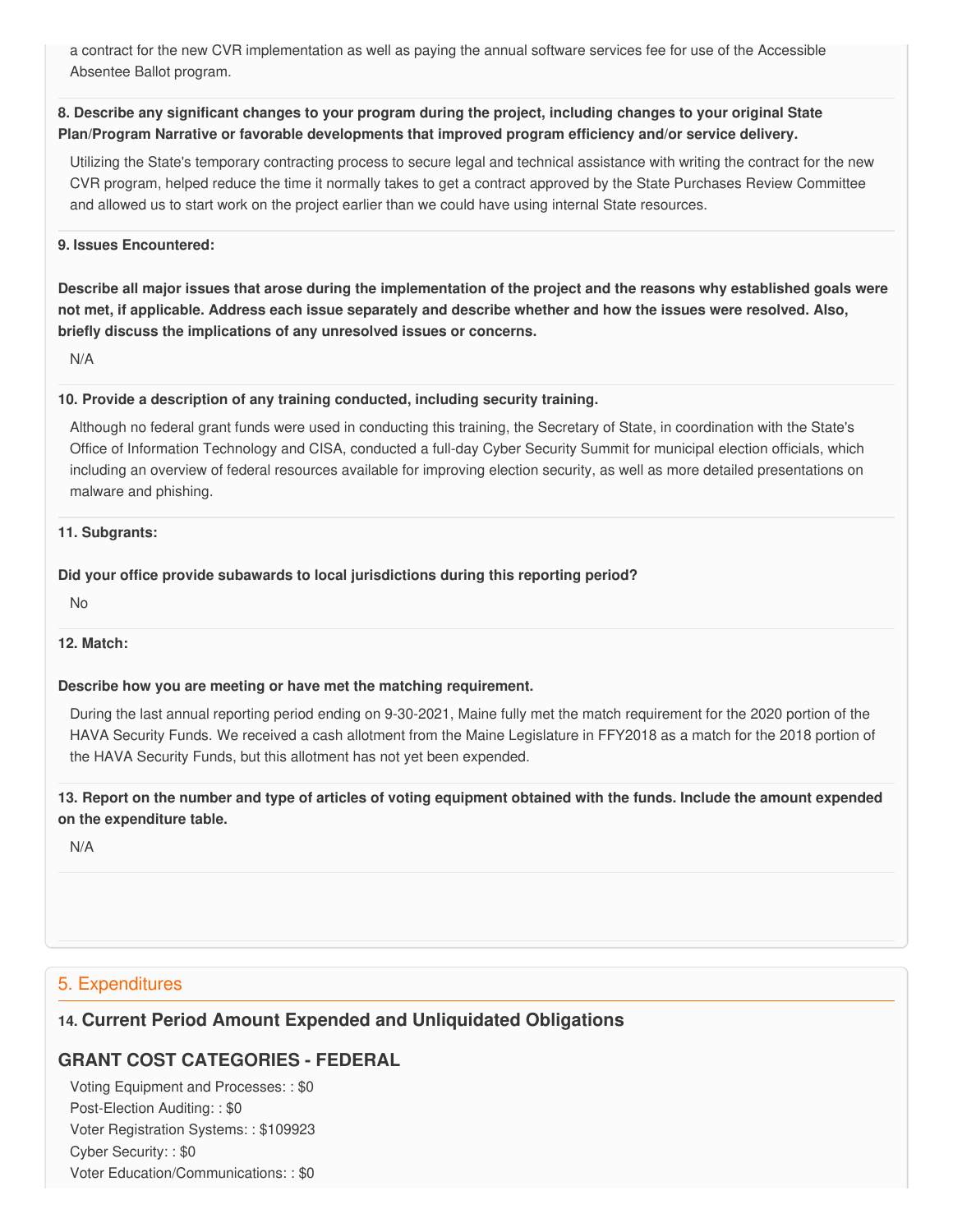Accessibility: : \$20000 Staffing: : \$0 Training: : \$0 Subgrants: : \$0 Indirect Costs (If applicable, FFR Line 11): : \$5879 Unliquidated Obligations (If applicable, FFR Line 10f): : \$0 Other (Specify below) : \$0 Other (Specify below) : \$0 Other (Specify below) : \$0 Total : \$135802 **Comments:**

## **15. GRANT COST CATEGORIES - MATCH**

 Voting Equipment and Processes: : \$0 Post-Election Auditing: : \$0 Voter Registration Systems: : \$0 Cyber Security: : \$0 Voter Education/Communications: : \$0 Accessibility: : \$0 Staffing: : \$0 Training: : \$0 Subgrants: : \$0 Indirect Costs (If applicable, FFR Line 11): : \$0 Unliquidated Obligations (If applicable, FFR Line 10f): : \$0 Other (Specify below) : \$0 Other (Specify below) : \$0 Other (Specify below) : \$0 Total : \$0 **Comments:**

## 7. Expenditures

#### **16. Confirm Total Grant Expenditure Amounts**

 Federal : \$135802 Match : \$0

Total : \$135802

 **OMB CONTROL NUMBER: 3265-0020**

## 8. Certification

 **Name and Contact of the authorized certifying official of the recipient.**

**First Name**

Julie

## **Last Name**

Flynn